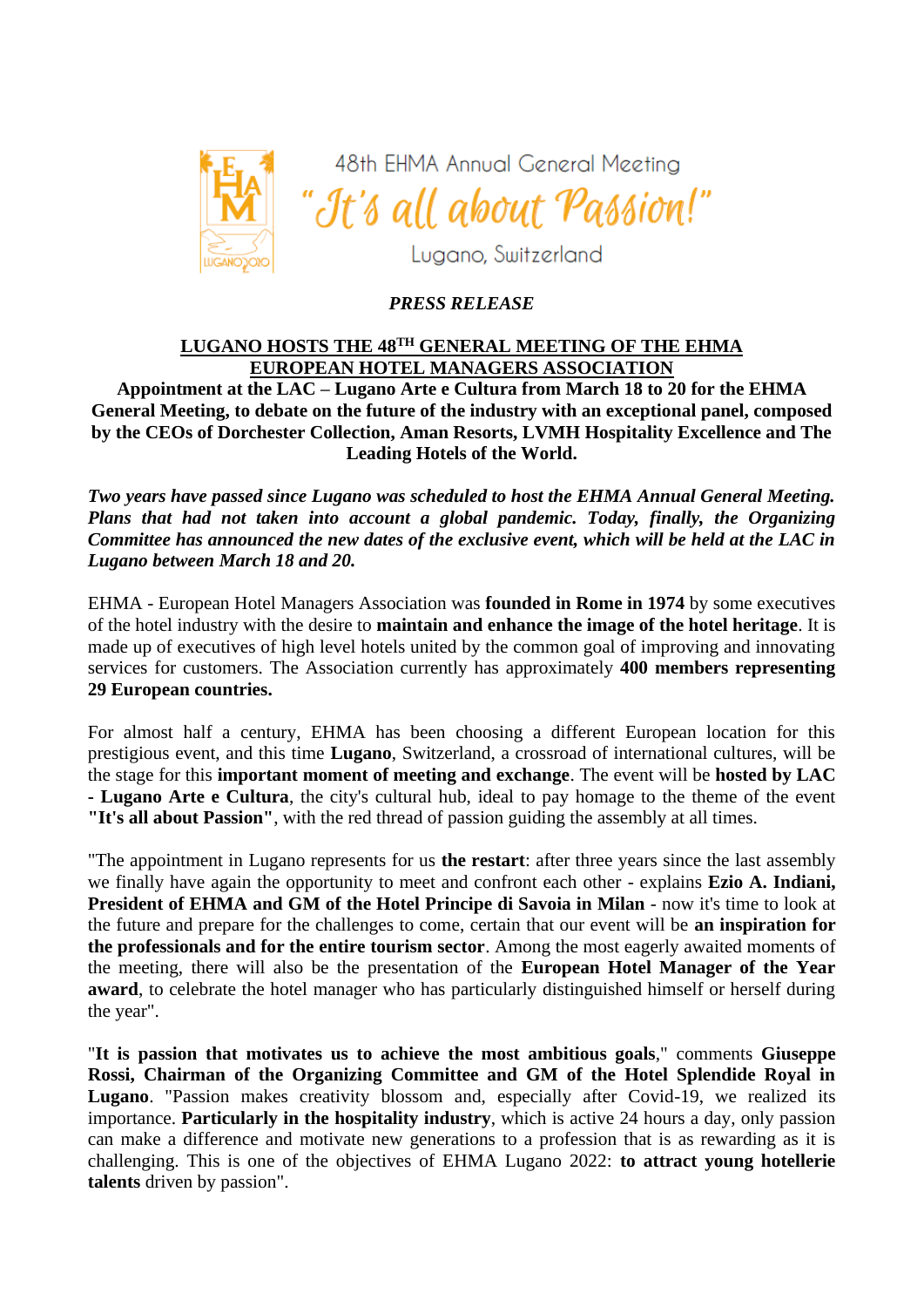#### **A "passionate" program**

It is no coincidence that, the highlight of the three-day program in Lugano will be the **Educational Day** on Saturday, March 19.

The speakers may come from different worlds than those of the hotel industry, but they share a professional life driven by passion and will bring their personal experiences of success to the stage. Among them there will be **Umberto Pelizzari** (Italian former freediving recordman, university professor), **Simona Atzori** (Italian dancer, writer and painter born without arms) and also **Daniele Finzi Pasca** (Swiss playwright, director, choreographer and passionate Ticinese).

An **exceptional round table discussion** will conclude the day, with the participation of some of the **executives of the most prestigious hotel chains in the world**: **Christopher Cowdray** - CEO Dorchester Collection; **Roland Fasel** - COO Aman Resorts; **Andrea Guerra** - CEO LVMH Hospitality Excellence and **Shannon Knapp** - President & CEO The Leading Hotels of the World. These important speakers will animate the panel discussion, talking about how they live and value passion in their companies and how **passion itself has helped the industry** to overcome the difficult time of the pandemic.

During the Gala Dinner at the Hotel Splendide Royal, among the most anticipated moments, there will be the presentation of the awards **"European Hotel Manager of the Year 2022"** and **"Lifetime Achievement"**. The **"EHMA Sustainability Award by Diversey",** dedicated to the best sustainable hospitality project of the year, will also be presented. In fact, EHMA has always distinguished itself for its **attention to the Green theme**, which is as fundamental today as it will be tomorrow for the sustainable growth of the sector.

#### **Young people, opportunities and institutions**

The program of EHMA Lugano will start on Friday, March 18, as usual, with the **General Assembly**, the 48th in the history of the Association, in the beautiful location of the LAC. During the meeting there will be the **presentation of: the new members** ( two of which will be lucky enough to win an online course at Cornell Nolan Hotel School), the candidatures for future General Assemblies. During the meeting, the **EHMA presidential election** for the upcoming 2022/24 term will be held.

**Commitment to the next generation of hospitality professional**s has been one of the Association's goals from the beginning. Precisely in this spirit, at the same time as the Members' Assembly, the **Young EHMA 2022 Group** will participate in a working session organized by **EHL (Ecole Hôtelière de Lausanne)** and present the results of its work. The group is composed of young hoteliers, presented by the various delegations, with a certain level of experience (junior managers/department heads) who are offered the opportunity to participate in the EHMA Annual General Meeting.

Among the group, also the latest winners of the **"EHMA Dario Dell'Antonia Award"** that is annually granted to a particularly deserving EHL graduate.

The Meeting will continue with two very interesting speeches, the first by the **President of HOTREC - Jens Zimmer Christensen** - and the second by member **Marco Truffelli**, who together with Jan Ferris, will bring to the attention of members the theme of **"mental health and resilience in hospitality"**. The "Members' Hour" will close the first day of work.

The Welcome Cocktail at the Hotel Villa Principe Leopoldo in Lugano will close the day.